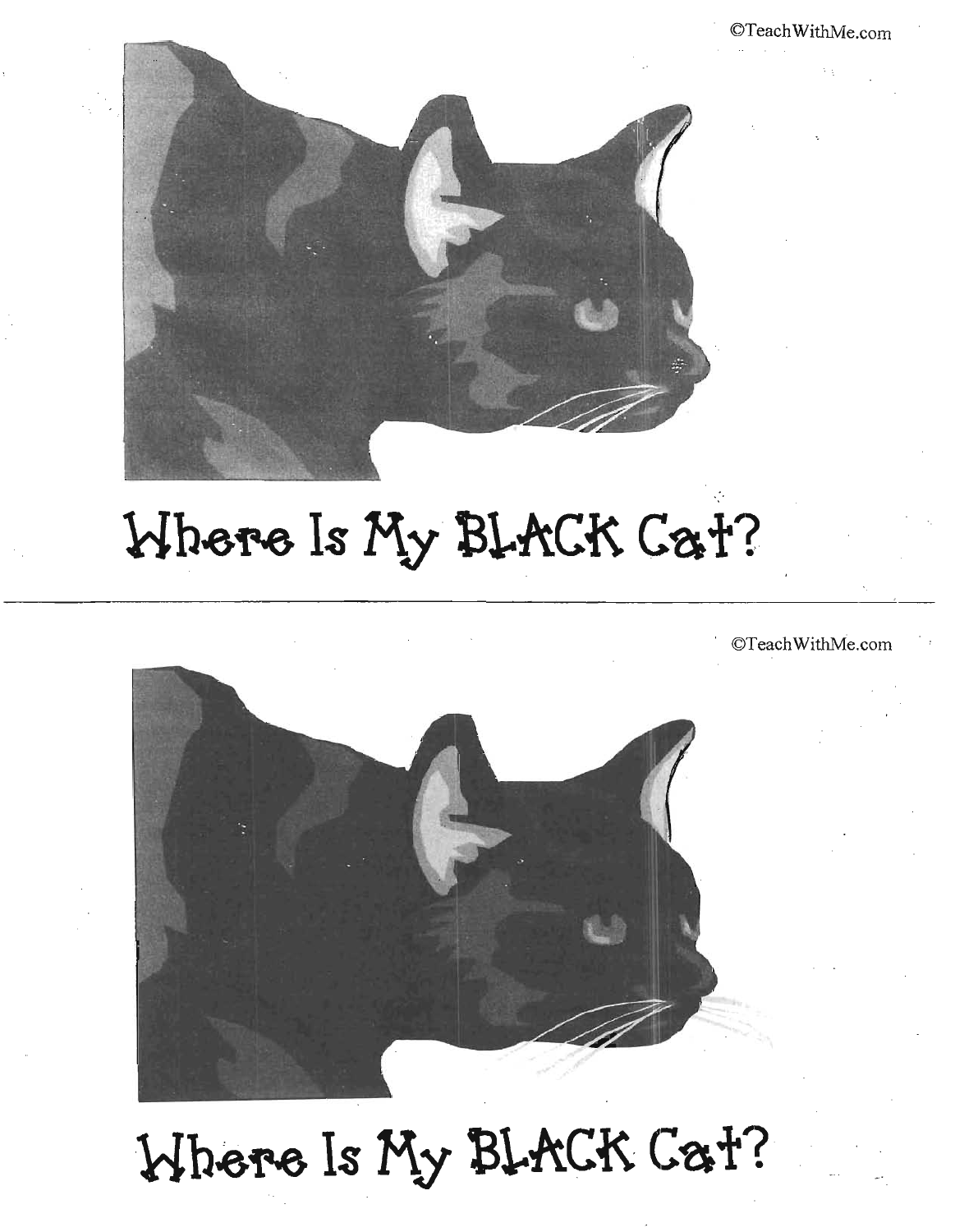## My black cat is beside the cat.



# My black cat is beside the cat.

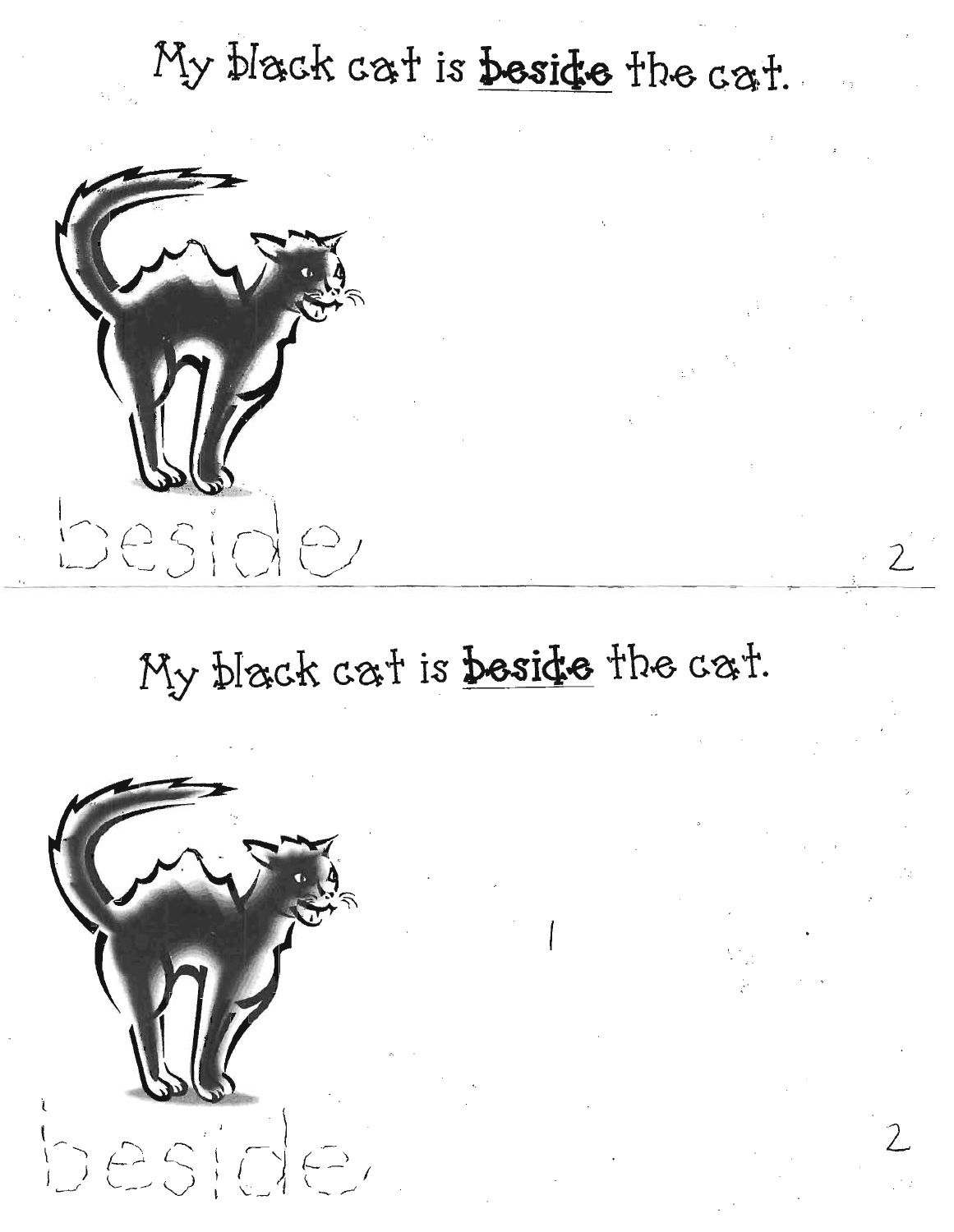### My black cat is between the pumpkins.

 $\overline{2}$ 

hetuleen



### My black cat is **between** the pampkins. hetween

 $\gamma$ 



 $\mathcal{L}_{\mathcal{A}}$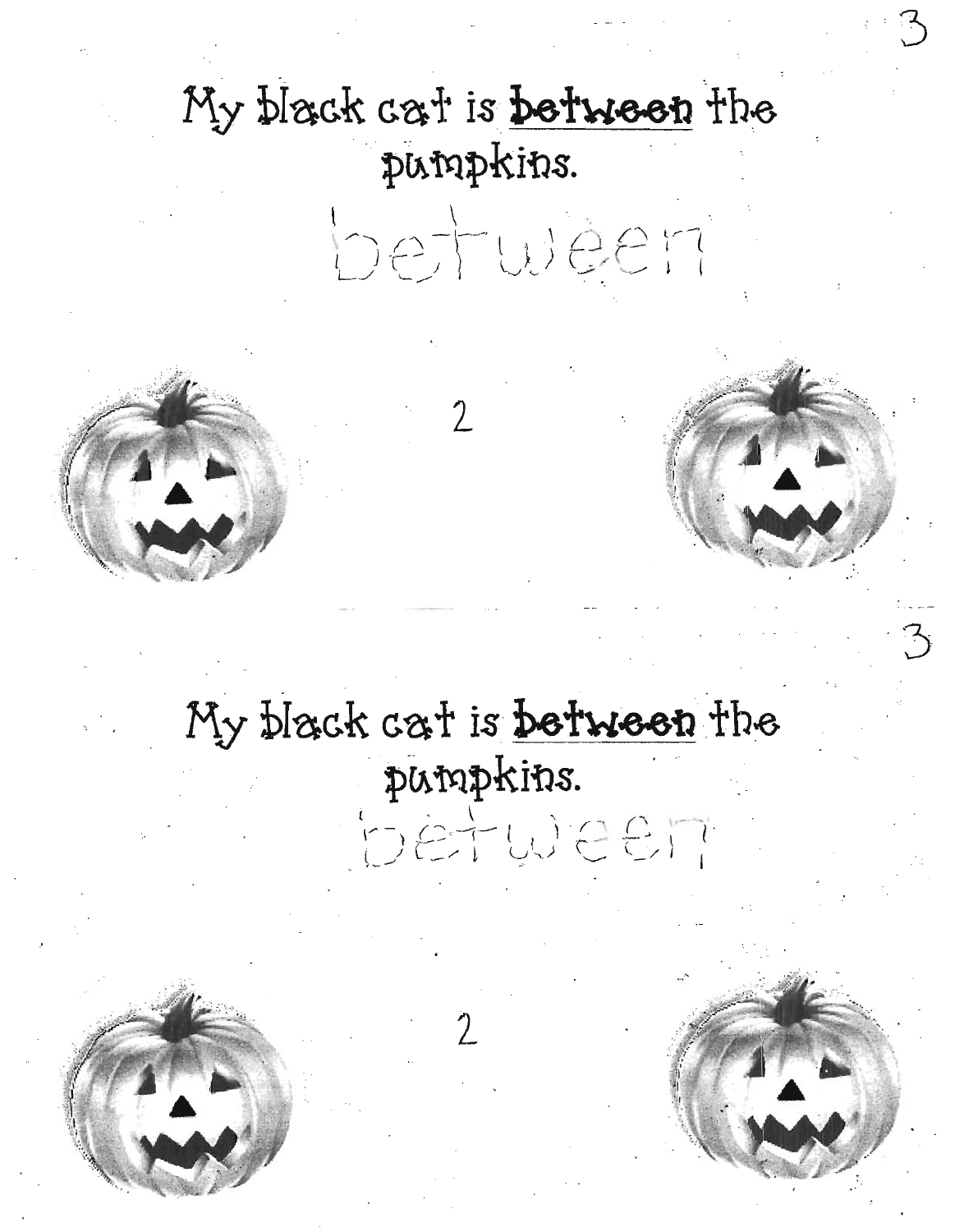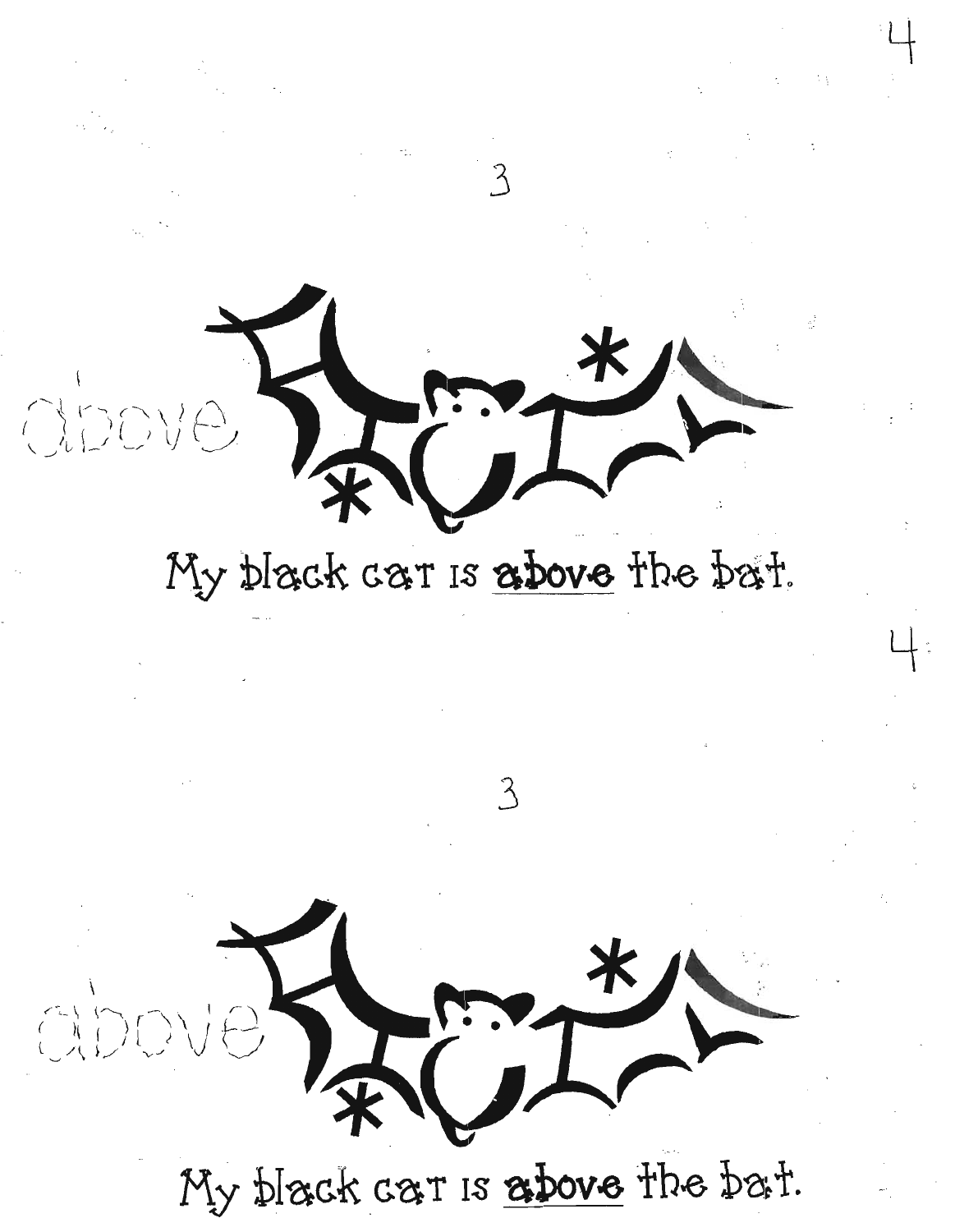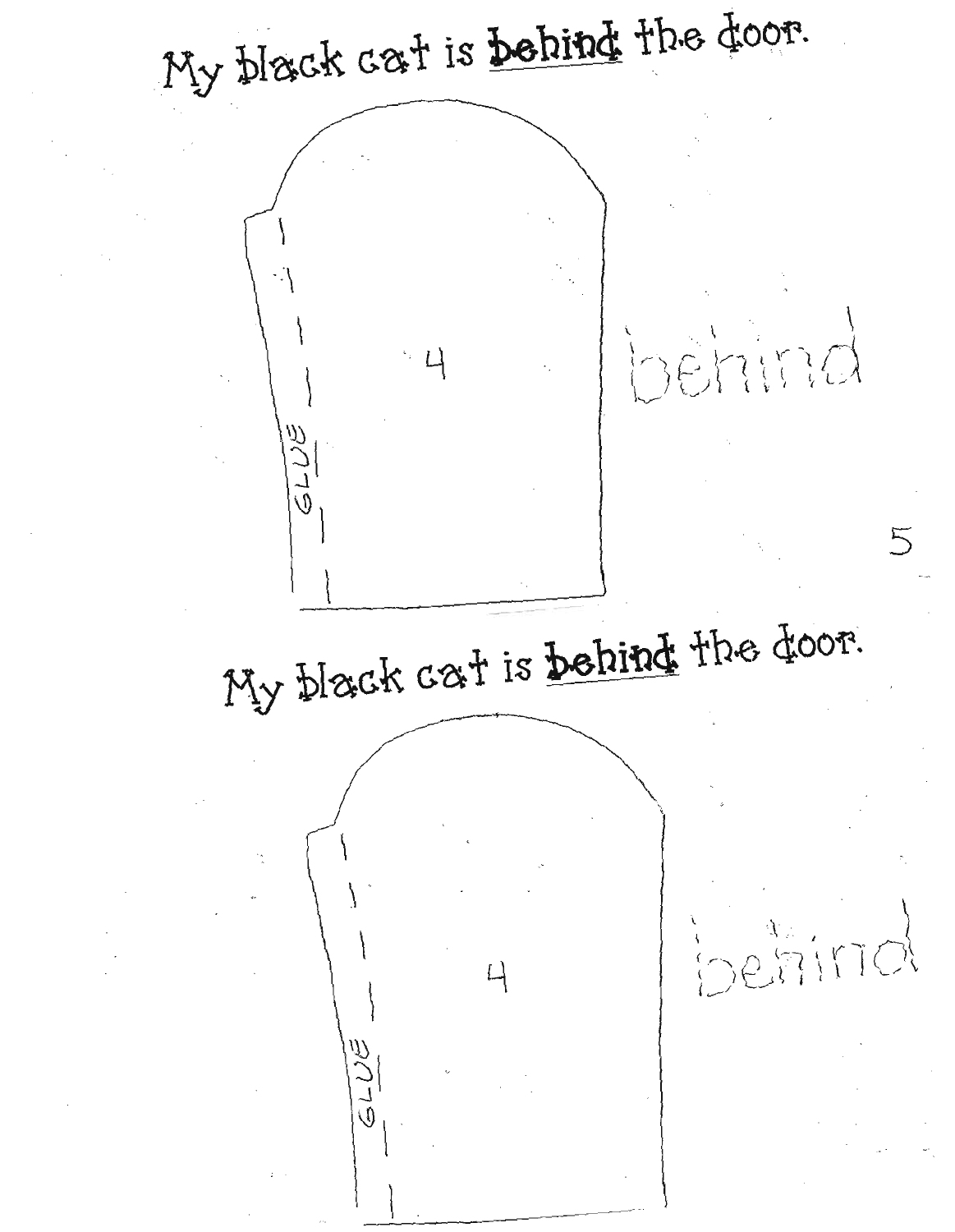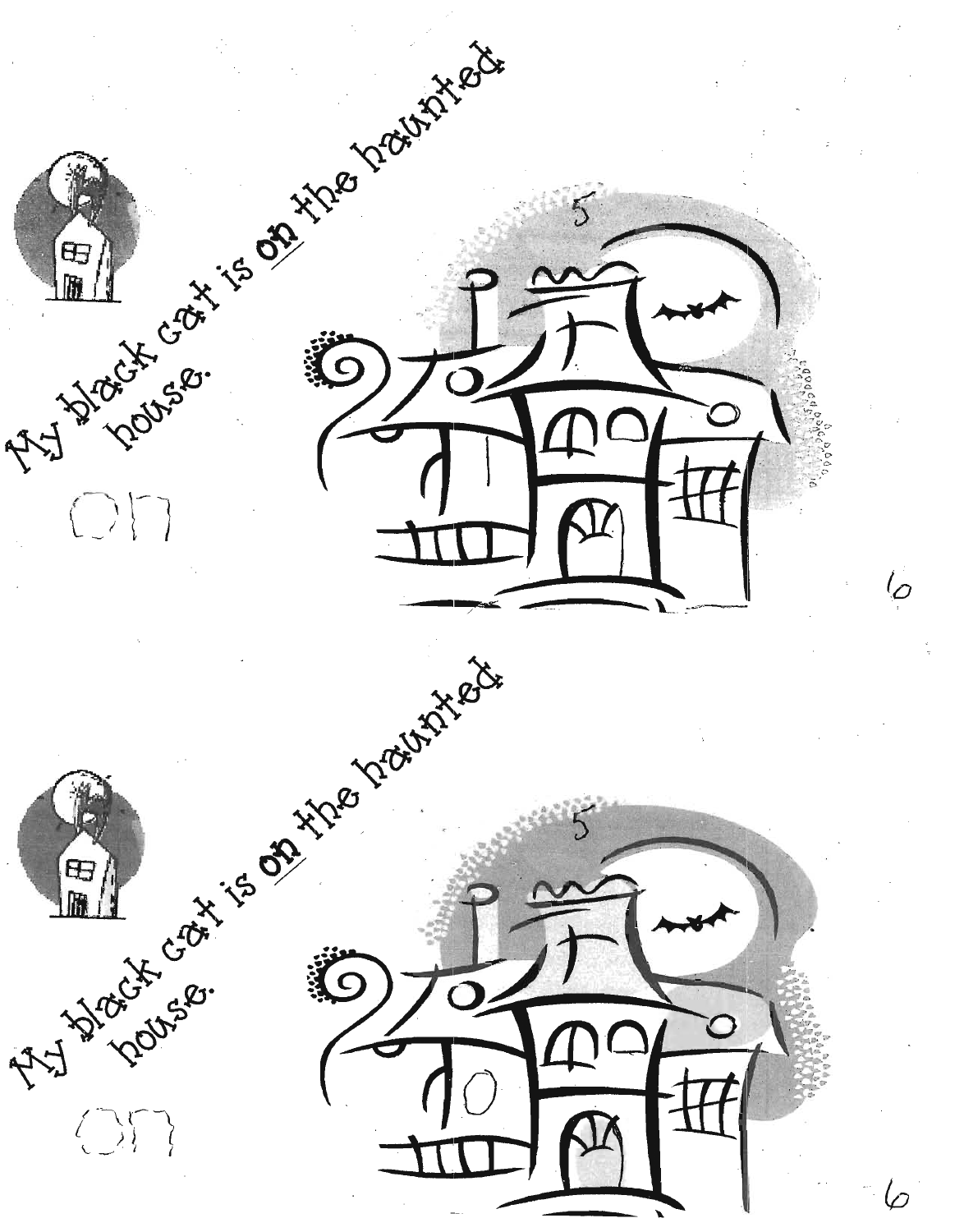My black cat is wishing you a Happy Halloween!

6

6



### My black cat is wishing you a Happy Halloween!

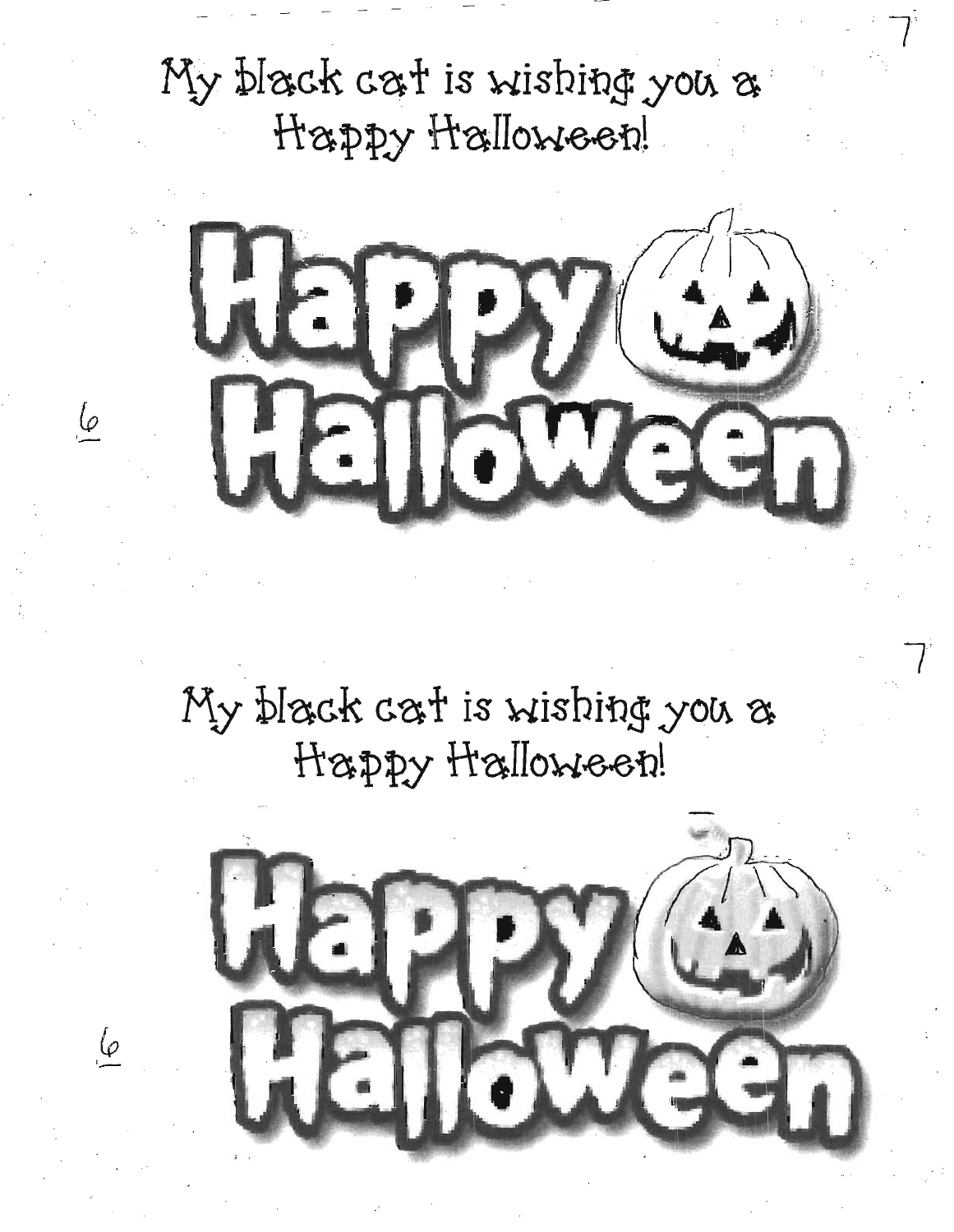





Cut out the pieces and glue them on the correct pages.

Where's My Black Cat?

 $\mathbb{O}$ TeachWithMe.com